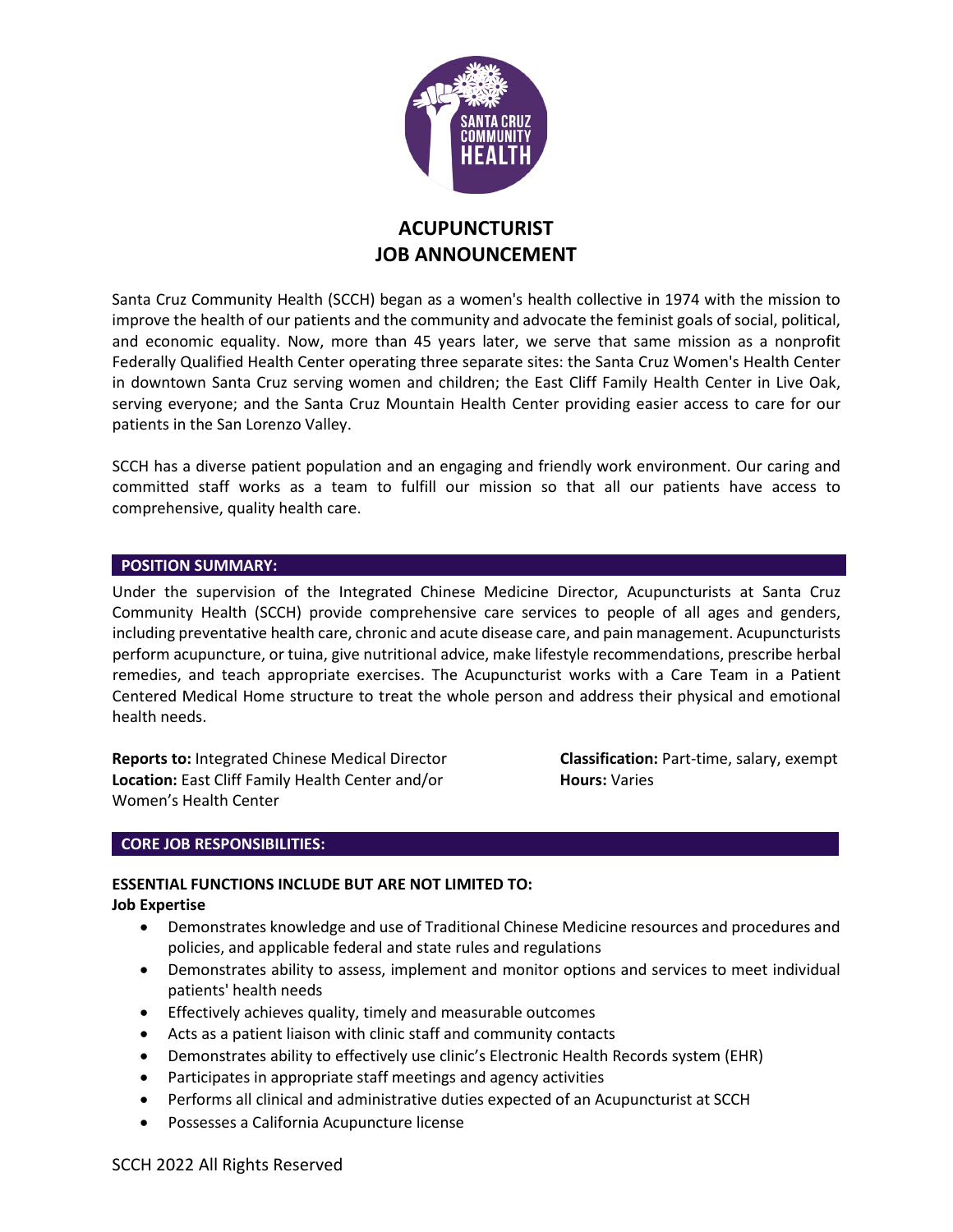

#### **Customer Service**

- Provides patient-centered customer service at all times
- Demonstrates the ability to anticipate patients' needs and deliver services and respond to patients in a timely, accurate, courteous, respectful, and friendly manner
- Demonstrates ownership, initiative, attention to detail, and follow through
- Approaches problem-solving by focusing on patients first

# **Communication Skills**

- Oral and written communication is clear, concise, accurate, positive, and respectful
- Response to oral and written questions, instructions, and information is timely and appropriate
- Regularly checks work related email and mailbox

# **Teamwork/Interpersonal Skills**

- Dealings with others are characterized by fairness, courtesy, diplomacy, honesty, firmness, empathy and confidence
- Effective in offering support and assistance to others, in obtaining information from others, and in supplying information to others
- Is approachable and open to suggestions
- Demonstrates a positive attitude, flexibility and the ability to develop effective relationships by helping others accomplish tasks and using collaboration and conflict resolution skills

# **Judgment/Problem Solving**

- Uses critical thinking and common sense to analyze situations, make timely and valid decisions, and take appropriate actions
- Demonstrates good judgment in making decisions

# **Reliability**

- Completes all assigned duties in an accurate, timely and efficient manner
- Arrives to work on time and maintains consistent attendance
- Follows instructions and appropriate procedures
- Maintains patient confidentiality as required by HIPAA

# **COMPETENCIES:**

# **GENERAL JOB PERFORMANCE STANDARDS:**

**KNOWLEDGE OF WORK** - Possesses and utilizes knowledge of the job which is essential to perform the specific functions and related work.

**QUANTITY OF WORK -** Accomplishes an appropriate volume of satisfactory work under normal conditions. Ability to produce results.

**QUALITYOF WORK -** Consistently demonstrates accuracy,thoroughness, neatness and dependability to produce work within acceptable standards.

**TIMELINESS -** Completes assignments on or ahead of schedule.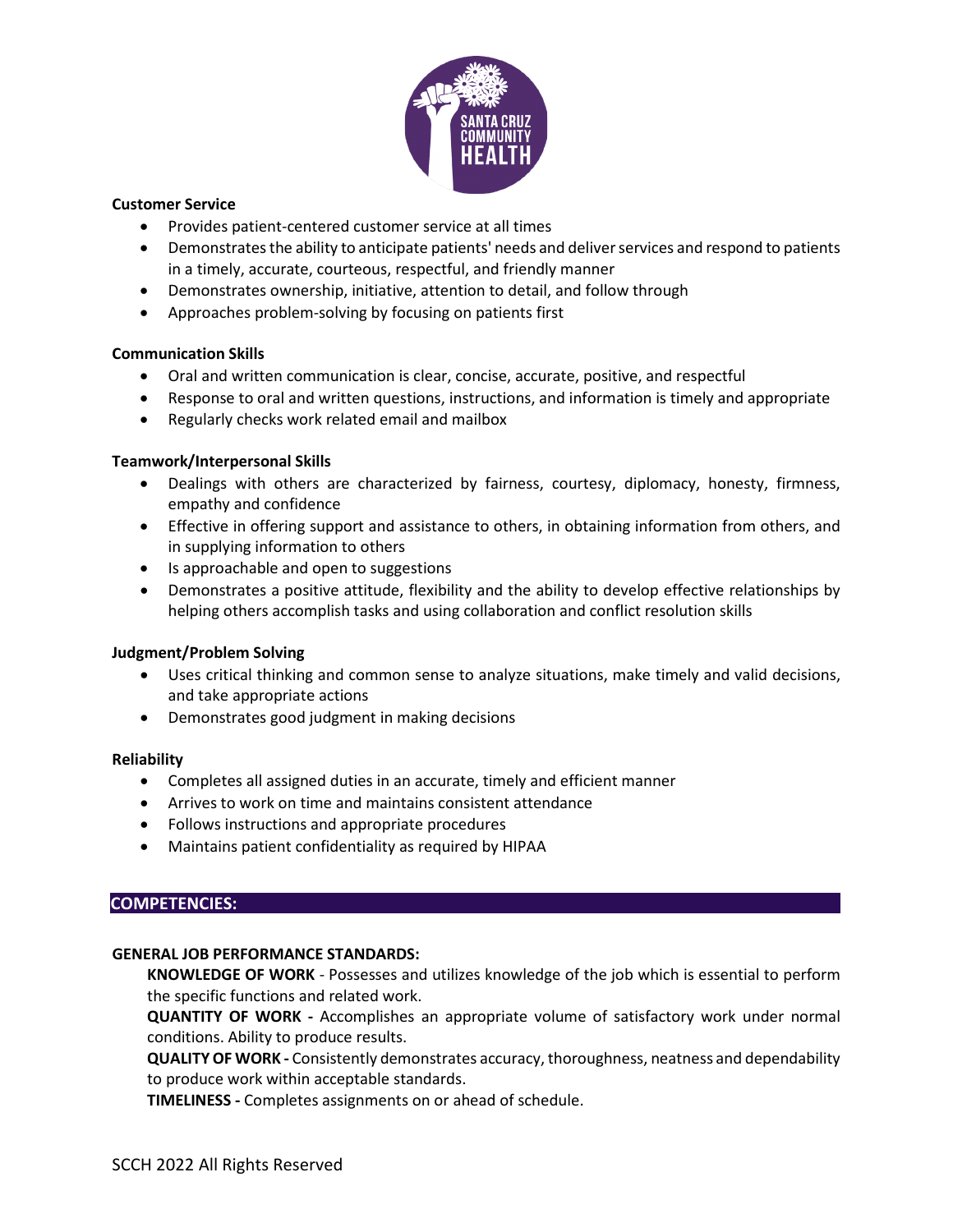

**ABILITY TO LEARN NEW DUTIES -** Interprets, learns and responds to instructions for new situations, procedures or methods.

**JUDGEMENT and COMMON SENSE -** Decisions and actions are sound, including safety awareness. **COOPERATION -** Willing to work with others toward common goals.

**COMMUNICATIONS -** Demonstrates relevance and clarity of written and oral expression. Effectiveness in exchanging ideas and information.

**INITIATIVE** *-* Ability to originate, develop or create new ideas or take steps to get things done.

**PROBLEM SOLVING -** Identifies and evaluates alternate solutions and demonstrates the ability to select the most appropriate course of action.

**ATTENDANCE AND PUNCTUALITY -** Shows daily ability to be at work at scheduled time, including being prepared to work on time after breaks, meal periods, and other authorized absences from work.

#### **QUALIFICATIONS**

#### **MINIMUM QUALIFICATIONS:**

- Must have a Doctor of Acupuncture and Oriental Medicine (DAOM) Degree, Doctor of Traditional Chinese Medicine (DTCM) degree, or a Traditional Chinese Medicine (TCM) Master's degree with a minimum of 5 years' experience
- Must be a licensed Acupuncturist in good standing in the State of California
- Available and willing to work evenings and/or weekends, as needed
- Ability to work cooperatively with other staff and to carry out the stated mission of Santa Cruz Community Health
- Commitment to preventive care and to empowering patients to make informed health care decisions
- Perform Acupuncture and other TCM techniques based on patients' needs and TCM pattern differentiation
- Diagnose health problems by comprehensively reviewing the medical histories of patients, by using TCM diagnostic techniques
- Advise patients on how they can improve their health by recommendations based on TCM theory
- Formulate treatment plans for patients based on TCM pattern differentiation
- Be willing to refer to other providers and modalities based on patients' needs
- Use seeds, tacks, heat, ointments based on patients' needs and recommend self-care techniques, as needed
- Update patient medical records at the end of every appointment for billing and record-keeping purposes
- Attend continuing education courses in Traditional Chinese Medicine to further refine abilities and provide a superior level of care to patients on a continued basis

# **PREFERRED QUALIFICATIONS:**

- Bilingual conversant/fluent in English and Spanish highly desirable
- Experience doing acupuncture in group settings is highly desirable